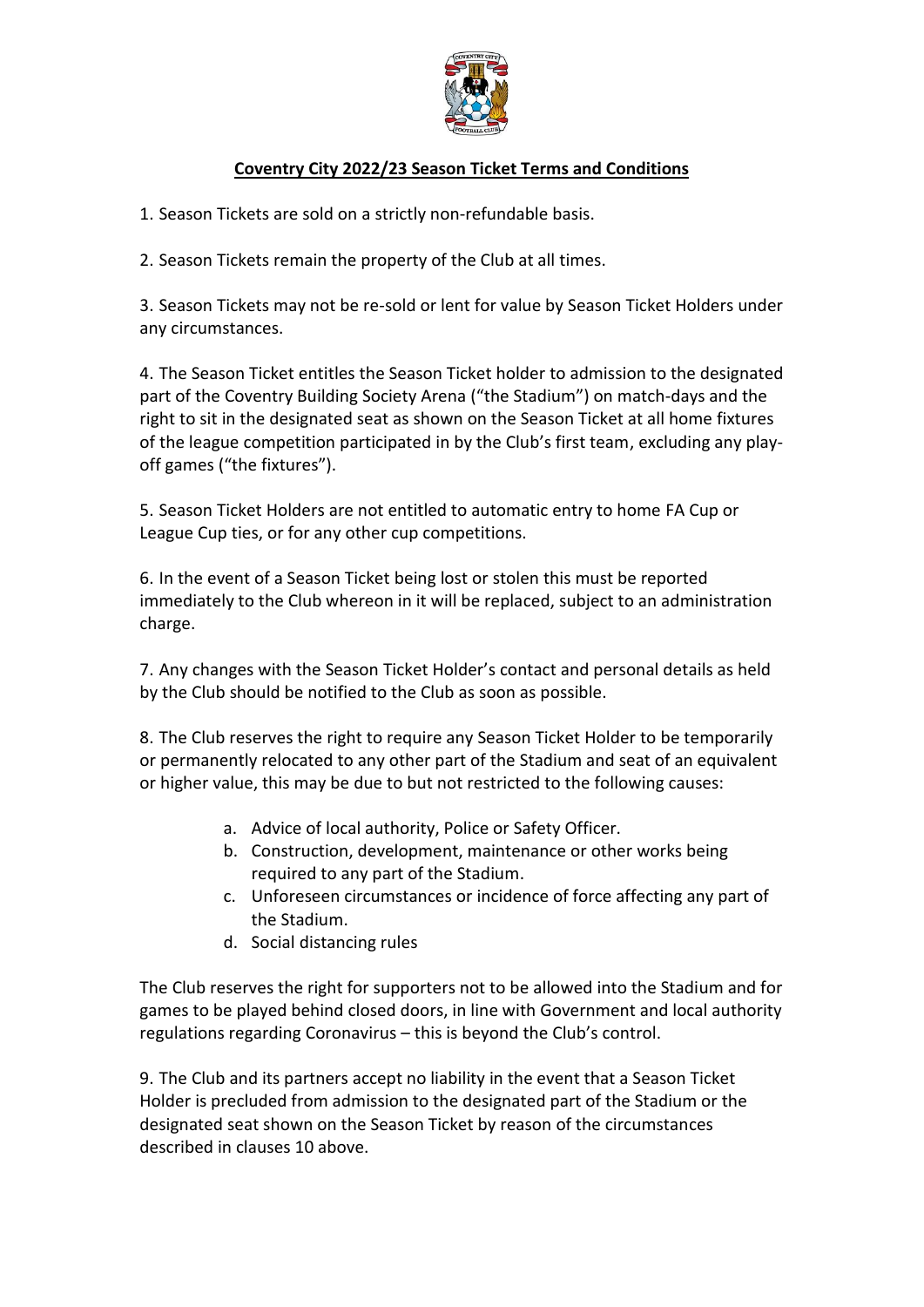

10. All fixtures are played in accordance with the relevant rules of the appropriate football governing body. Play cannot be guaranteed to take place on a particular day or at any particular time. All Fixtures are subject to change and the Club reserves the right to alter its advertised Fixtures without notice or liability. It is the responsibility of the Season Ticket holder to monitor fixture amendments.

11. It is against the law to smoke within the Stadium and associated facilities are NO SMOKING zones and as such all Season Ticket Holders must adhere to these restrictions.

12. All Season Ticket Holders shall at all times act in a civil manner. Any person who uses foul, obscene, abusive, racist, homophobic or other abusive language at any time shall be subject to arrest or ejection from the Stadium, and shall have no claim for any refund or compensation from the Club. Any person who uses such language in the near vicinity of the Stadium shall be refused entry to the Stadium and shall have no claim for any refund or compensation from the Club.

13. All Season Ticket Holders shall at all times observe the proper directions of Stewards, other employees of the Club and Police Officers.

14. During play Season Ticket Holders shall remain in their allocated seat and shall not block the any aisles, stairs, gangways or emergency exits. Any person who engages in persistent standing while play is in progress having been warned about such conduct shall be liable to be ejected from the Stadium and shall have no claim for refund or compensation from the Club.

15. Any Season Ticket Holder who commits any criminal offence whilst attending, travelling to or from any home or away Coventry City Football Club match or who breaches the ground regulations of the host club shall be liable to have his/her Season Ticket cancelled or be banned from the Stadium for a period to be determined at the Club's discretion, without refund or compensation.

16. Any breach of these Terms and Conditions shall render the Season Ticket Holder liable to be ejected from the Stadium, refused entry to the Stadium, and/or made the subject of a ban from the Stadium, in each case without refund or compensation and in the Club's sole discretion.

17. Any Season Ticket Holder made the subject of a Club ban from the Stadium may appeal against the ban within 21 days by giving notice in writing to that effect, addressed to the Club Chief Executive. Rules of procedure for an appeal are available upon request from the Club.

18. The Club reserves the right to refuse any application for Season Tickets at its sole discretion.